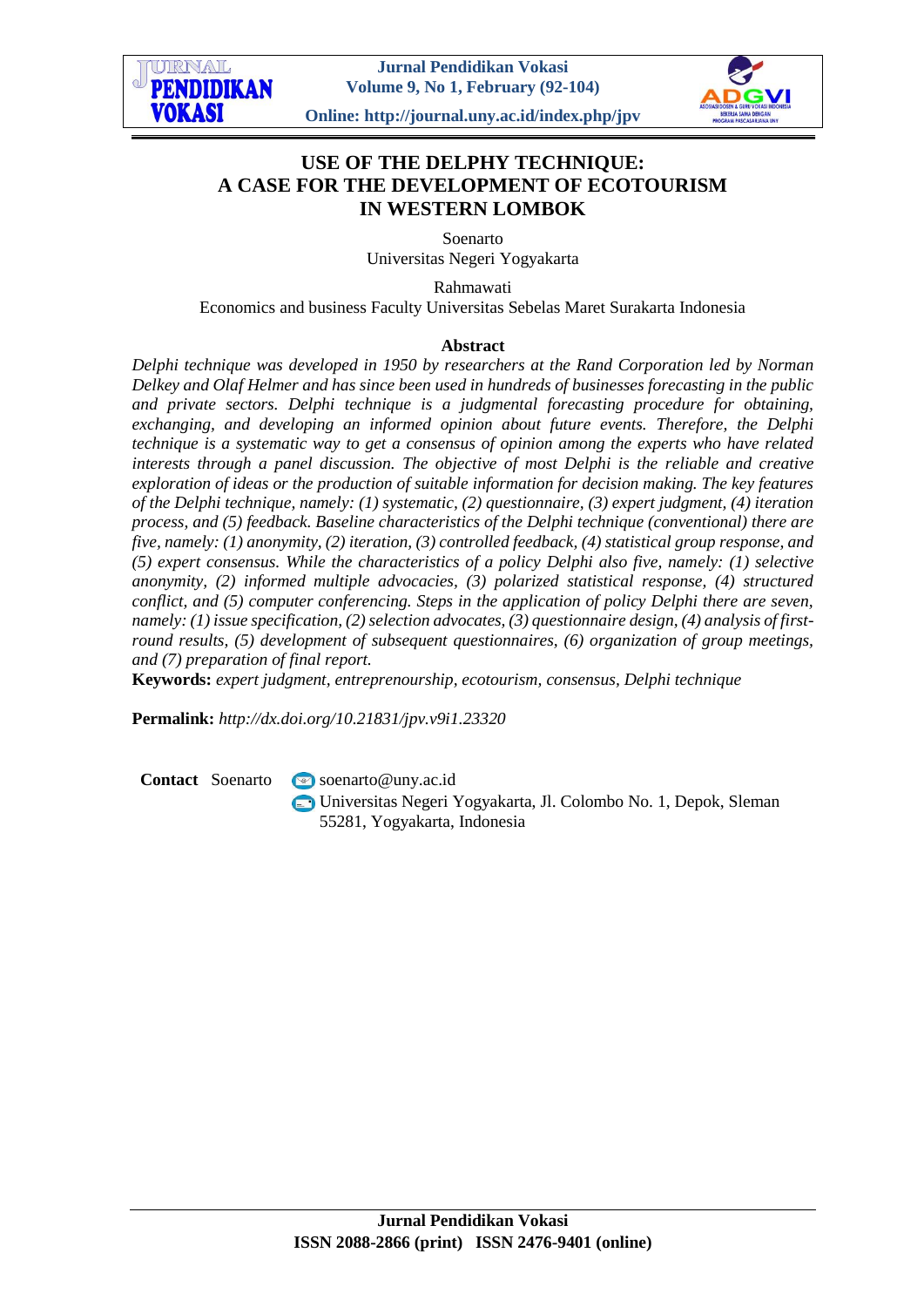## **History of the Delphi Technique**

Delphi is actually the name of a valley in ancient Greece guarded by the dragon Apollo. Dragon Apollo is known to have the ability to see the future. However, William N. Dunn has another version. Dunn (1994) states that the Delphi technique (whose name was taken from the temple of Apollo I n Delphi, where the Greek shaman vowed to see the future) was developed in 1948 by researchers at the Rand Corporation and has since been used in hundreds of forecasting businesses in the public sector and private.

Initially, this technique was applied to military strategy problems, but gradually it could be applied to other contexts: education, technology, marketing, transportation, mass media, medicine/pharmacy, information processing, research and development, space exploration, housing, budget and quality of life. In the beginning, this technique emphasized the use of experts to study predictions based on data empirical, but then began to apply to value forecasting problems in 1960.

The Delphi technique has been used by analysts in various countries, from the United States, Canada, Britain to Japan and the Soviet Union.

The Delphi technique is finally widely used and accepted to achieve convergence of opinions about the real-world knowledge requested by experts in a particular topic. Based on the reason that, "two heads are better than one, or ...... n heads are better than one", the Delphi technique is designed as a group communication process aimed at conducting detailed checks and discussions on specific issues aimed at goal setting, policy inquiry, or predict the occurrence of future events. The general survey tries to identify "what is," while the Delphi technique attempts to overcome "what could/should be".

## **The purpose of the Delphi Technique**

In the Delphi technique, there were no group discussions between experts. This is to minimize the possibility of a direct confrontation that might occur between experts. Thus, a consensus can be reached based on relevant information. The purpose of the Delphi technique is to explore the creative and reliable ideas or produce information that is suitable for decision making.

## **Definition of Delphi Technical**

Then the question is what is the Delphi technique/method? Dunn (1994) states that "Delphi technique is a judgmental forecasting procedure for obtaining, exchanging, and developing informed opinion about future events". The Delphi technique is an opinion forecasting procedure to obtain, exchange, and make opinions about future events.

The Delphi technique is a systematic method of gathering opinions from a group of experts through a series of questionnaires, where there is a feedback mechanism through 'round questions held while maintaining the anonymity of respondents' responses (experts) (Foley, 1972). The Delphi method is a structured communication technique, originally developed as an interactive forecasting method that depends on a number of experts

Linstone & Turoff (1975) states that *Delphi may be characterized as a method for structuring a group communication process so that it is effective in allowing a group of individuals, as a whole, to deal with a complex problem".* 

The Delphi technique is a way to organize ideas among experts to improve a problem in the future (Weaver, 1971). With Delphi techniques, various opinions about a phenomenon among people who have related interests can be collected, sought similarity points, and summarized so that it is a joint consensus to determine a program plan (Soenarto, 1988). Therefore, the Delphi technique is a systematic way to get opinion agreement among experts who have related interests through panel discussions. Stufflebeam & Shinkfield (1985) suggested a number of agreements that could be achieved through the Delphi technique, among others: (1) determining the objectives of the institution; (2) direction and type of questions in the needs analysis using the need assessment, and (3) basic requirements that must be met to achieve the objectives.

In the standard version, experts answer the questionnaire in 2 or more rounds. After each round, the facilitator provides a summary of expert forecasting from the previous round and the reasons they gave for their assessment. Thus, experts are advised to revise the previous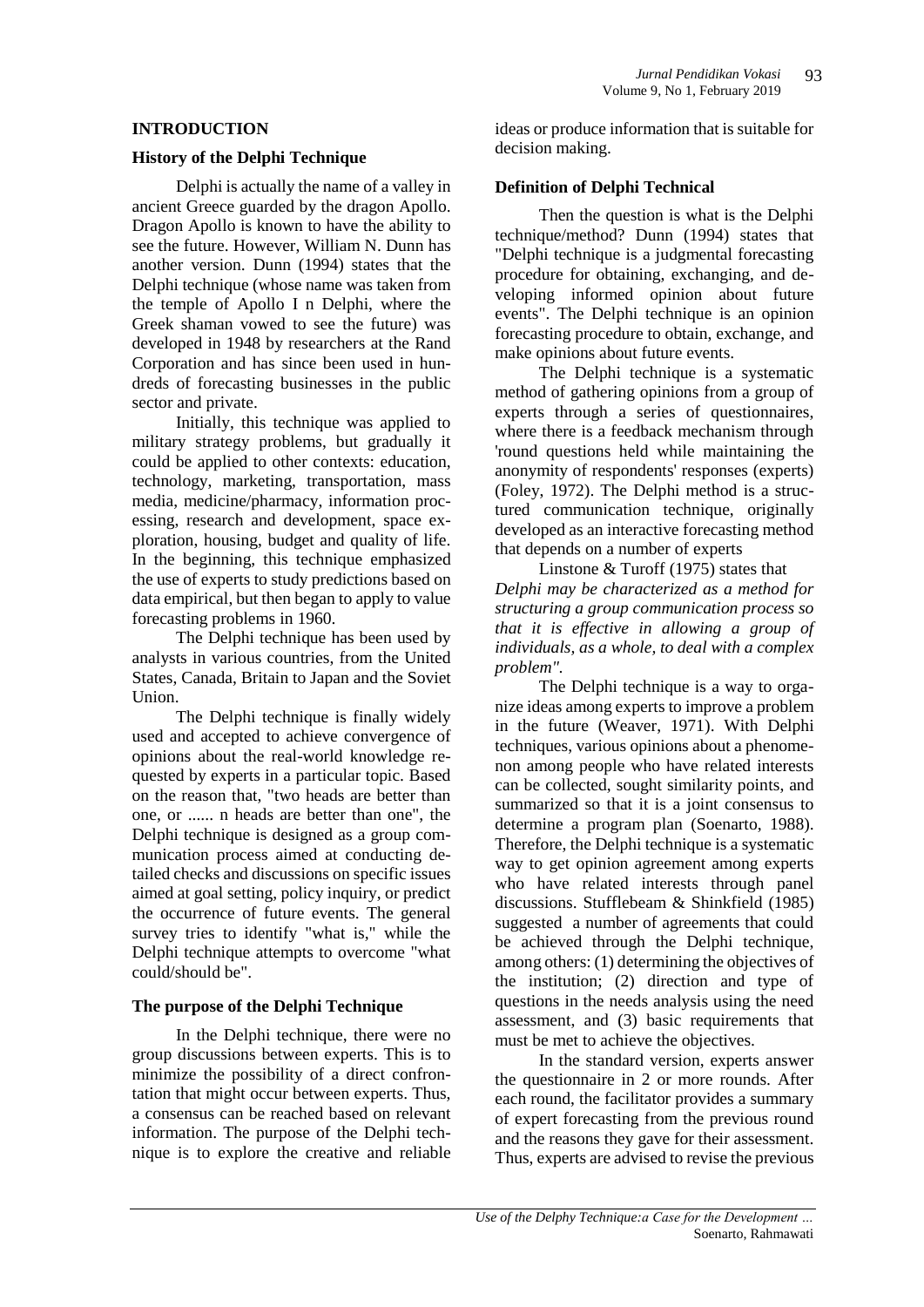answers based on the answers previously compiled. In this process, the answers will converge and finally, the group will find the correct 'answer'. In the end, this process will stop after the criteria that have been agreed to have been reached (the number of rounds, achieving consensus, and stability of results).

Other versions, such as Delphi Policy, have been designed for normative and explorative use, especially in the area of social policy and public health. In Europe, web-based experiments have used Delphi as a communication technique for interactive decision making and *e-democracy*.

Delphi is based on the principle that forecasting (or decision) of structured groups/ individual is more accurate than unstructured groups. This is indicated by the term "collective intelligence". This technique can also be adapted for the use of face-to-face meetings (therefore it is called a mini Delphi / ETE). Delphi has been widely used for business forecasting and has certain advantages over other approaches.

The key features of the Delphi technique are (1) systematic, (2) questionnaire, (3) expert opinion/assessment (expert judgment), (4) iterative process (round), (5) feedback: individual opinion moderated by the group.

Examples of applications: (1) forecasting technology, for example: treatment in 1990; (2) Demand forecasting, for example: Hawaii tourism in 2000; (3) Forecasting of changes in hotel management in Hong Kong (1997); (4) Assessment of environmental impacts in the development of Salt's Mill; (5) Priority in the management of cultural performances; (6) Definition of ecotourism.

# **Characteristics of Delphi Technical**

The application of the Delphi technique was initially driven by concern for the ineffectiveness of committee work, expert panels, and other group processes. This technique is designed to avoid various sources of communication distortion found in these groups, such as domination of groups by one or several people; pressure to follow core group opinions; differences in personality and interpersonal conflict; and difficulty in opposing people who are openly authorized. To avoid these problems, according to Dunn (1994), the initial application of the Delphi technique emphasizes five basic principles, namely: (1) Anonymity,

all experts or knowledgeable people give responsiveness separately and anonymity (not knowing each other between them) is really maintained; (2) Iteration, assessment of each individual is collected and communicated back to all experts who participated commenting in two rounds or more, so that the social learning process takes place and it is possible to change the initial assessment; (3) Controlled feedback, Communication of the assessment is carried out in the form of a summary of the answers to the questionnaire, (4) Statistical group response. The summary of each person's responses is conveyed in the form of a measure of central tendency (usually median), dispersion (interquartile), and frequency distribution (histogram and frequency polygon); (5) Expert consensus, the main objective, with a few exceptions, is to create conditions in which the consensus among the experts is the final and most important result.

Meanwhile, according to Garrod (2007), the characteristics of the Delphi technique are: (1) qualitative research but with quantitative elements; (2) depends on the judgment of a number of experts; (3) An iterative process, which occurs during several "rounds";  $(4)$ Positive points: (a) flexible; (b) suitable for getting issues/insights that have not yet appeared (below the surface); (c) suitable in finding difficult questions/experts; (d) more structured than conventional interviews; (5) but it is also criticized for: (a) often called "discredit", (b) allegedly anti-democratic/anti-participatory (c) lately, executions have often been careless, which has somewhat damaged the reputation of this technique.

## **Steps of Implementing Delphi Techniques**

According to Jakaria (2009), the steps in implementing the Delphi method are seven (7), namely: First, problem identification and specification. The researcher identifies the issues and problems that are developing in his environment (his field), the underlying problems, or the problems faced which must immediately need resolution.

Second, personal identification and selection. Based on the areas of prolems and issues that have been identified, the researcher determines and selects experts who pay attention, and is interested in the field, which enables the achievement of goals. The number of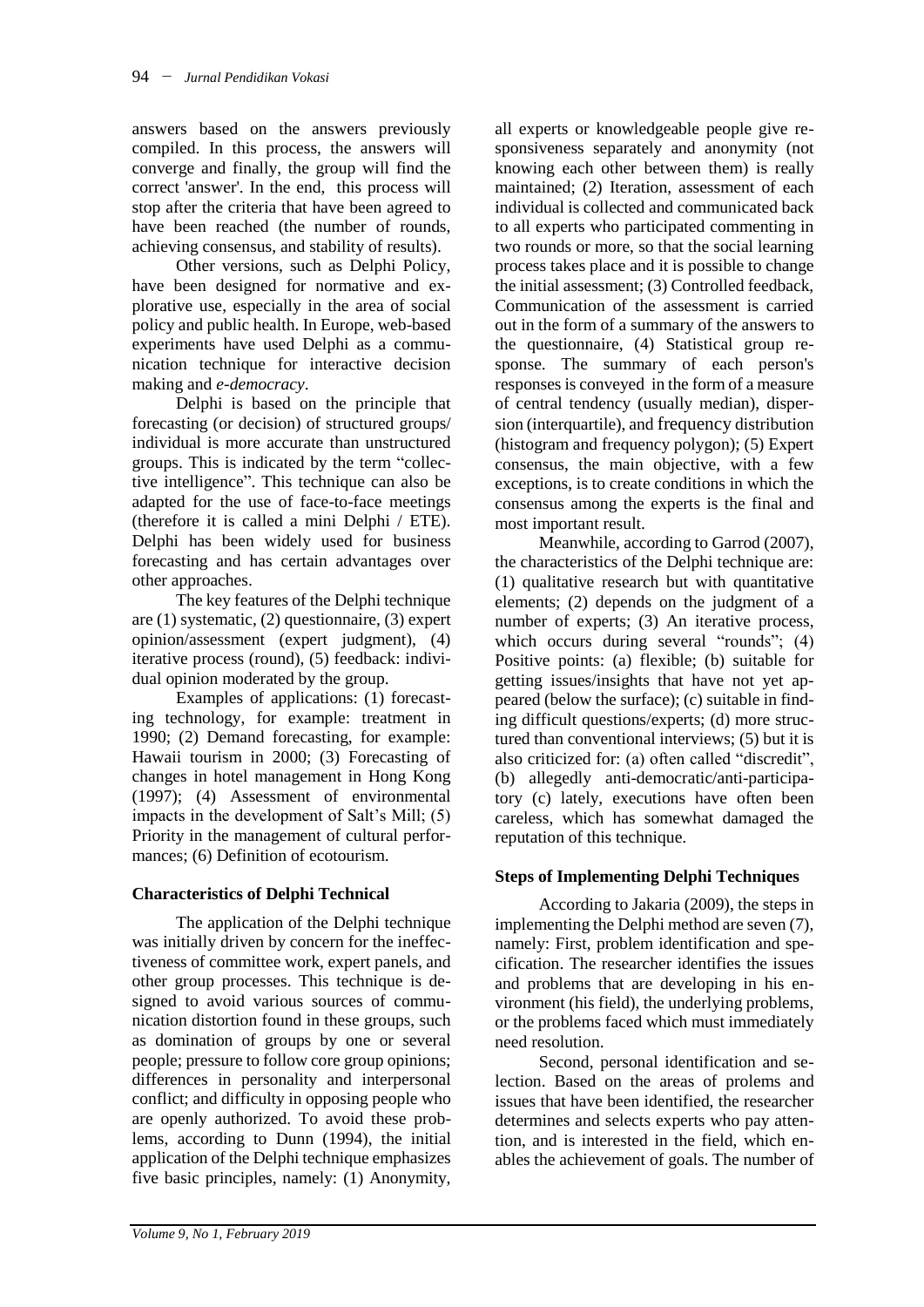respondents at least matches the subproblems, level of expertise, and/or authority.

Third, questionnaire design. The researcher composes the items of the instrument based on observed variables or problems to be solved. The instrument items should fulfill content validity. The question is in the openended question, except if the problem is specific.

Fourth, sending questionnaire and analy-sis of respondents for first round. The researcher sends the questionnaire in the first round to the respondent, then reviews the instrument and analyzes the answers to the instruments that have been returned. The analysis is done by grouping similar answers. Based on the result of the analysis, researchers revised the instrument.

Fifth, Development of subsequent questionnaires. The questionnaire resulting from the review in the first round was developed and improved, followed by the second and third rounds. Each revision results are sent back to the respondent. If you experience difficulties and doubts in summarizing, the researcher can ask for clarification from the respondent. In the Delphi technique, it is usually used up to 3-5 rounds, depending on the breadth and complexity of the problem until the consensus is reached.

Sixth, organization of group meetings. The researcher invited the respondents to hold a panel discussion, for clarification of the answers given. This is where argumentation and debate can occur to reach consensus in providing answers to the design of a product or research instrument. By face to face contact, researchers can ask in detail about the response that has been given. The final decision about the results of the polls is said to be good if a minimum of 70% consensus is reached.

Seventh, Prepare final report. Researchers need to make a report about the preparation, process, and results achieved in the Delphi technique. The results of the Delphi technique need to be tested in the field with respondents who will use a much larger number of models or products.



Figure 1. Steps of Delphi Techniques

## **Delphi Technique Anvantage**

According to Garrod (2007), the Delphi technique has a number of advantages, namely: (1) this technique is very flexible to be applied in various situations and various complicated problems, where often there is no suitable analytical method to apply; (2) the iterative procedure allows experts to rethink their assessment based on feedback from other expert colleagues; (3) this process also gives more time to participants to rethink their ideas before giving an assessment, this will certainly provide a better quality response; (4) an anonymity approach allows experts to be more free to argue, without pressure from any party; (5) the possibility of individual influence is also automatically eliminated; (6) the existence of "transfer issues" that come out of the main focus of the discussion can be controlled by the project manager (the researcher himself); (7) this process will produce notes from group thoughts that can be reviewed when needed; (8) this method can be used to evaluate the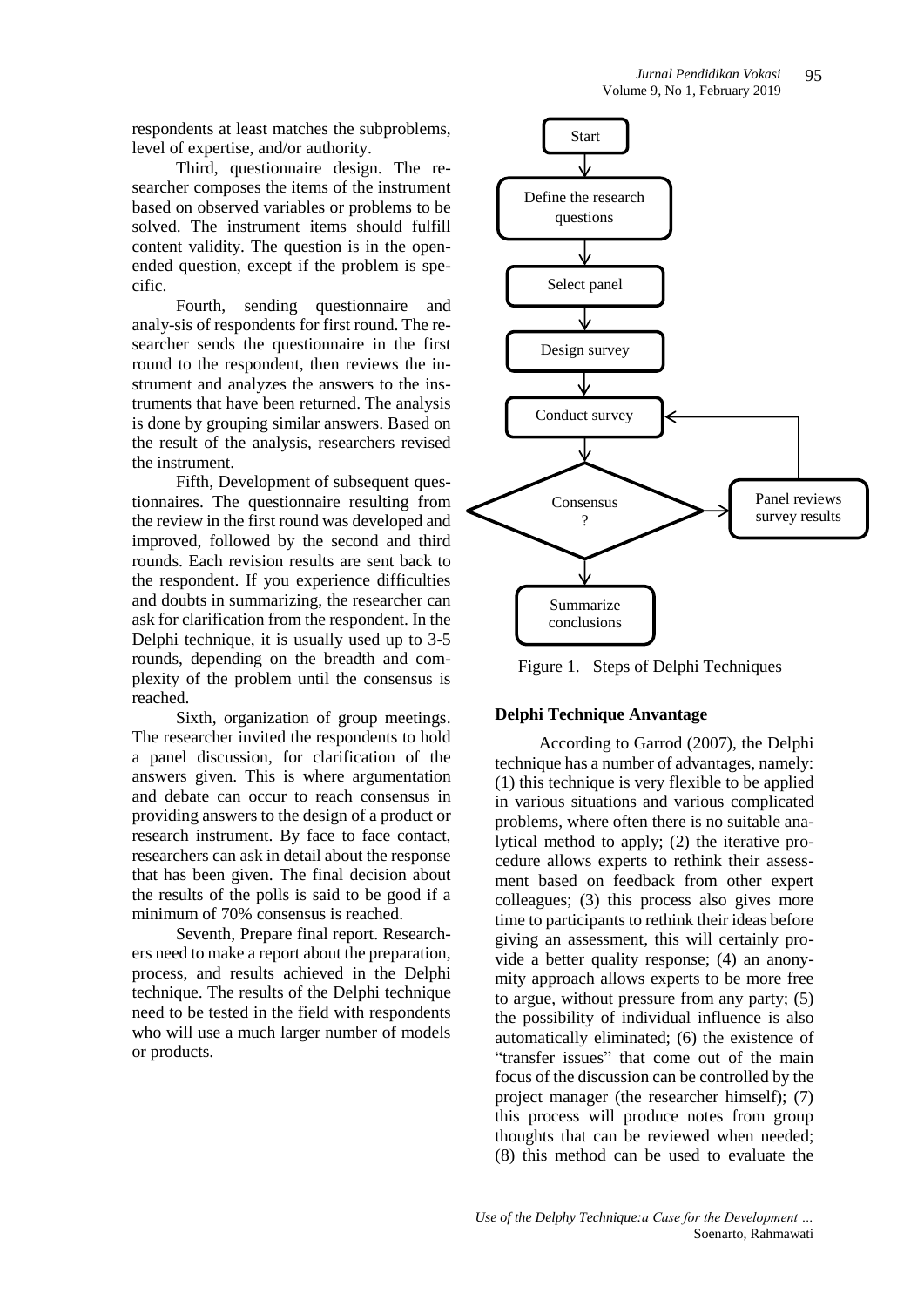distribution of opinions from experts or consensus points (things agreed upon).

## **Delphi Technology Weaknesses**

Besides having a number of advantages, the Delphi technique also has a number of weaknesses. According to Garrod (2007), the weaknesses of the Delphi technique are: (1) the Delphi technique can be very sensitive to the following: (a) the level of expertise of the panelists, (b) panelist composition, (c) clarity of questions, (d) the way project managers (researchers) report outliers, (e) administration of the questionnaire; (2) this technique assumes experts allow their judgment to be revised by the opinions of others; (3) the expert panel is vulnerable to attrition (weakening process) due to: (a) saturation with research subjects / topics, (b) dissatisfaction with the process, (c) lack of time to complete the Questionnaire; (4) some Delphi practitioners / users use the influence of money / persuasion morally to convince the panelists to "keep on track" in this case, but this can lead to bias related to the results of the study; (5) there is a possibility in the form of 'pseudo consensus', where the panelists agree and adjust with the assesment of the group; (6) this technique often requires a quality amount of time to complete the questionnaire and often takes a lot of time from the researcher (3-5 rounds).

## **Guide for Implementation of Delphi Engineering**

Then the question is how to do the Delphi technique? According to Garrod (2007), there are ten (10) guidelines in using the Delphi technique, namely: (1) the Delphi technique should not be seen as the main tool in investigations but rather as a support / expansion tool for studies that have been developed and a more reliable method of investigation; (2) topics must be appropriate, there should be no biased answers to the questions asked; (3) questions must be tested first to avoid ambiguity; (4) researchers must be true experts in their fields; (5) panelists should consist of good combinations between disciplines and fields of expertise; (6) there should be sufficient time allocation for experts to think deeply about the questions asked; (7) after the next round begins, experts who are late in completing the previous round must immediately work on the next round; (8) the weakening of the panel can be minimized by selecting experts who have a strong interest in the output of the project / research; (9) it is recommended to use financial compensation and moral invitation as a tool to ensure that experts remain committed to the project/research; (10) experts must be sure that the Delphi technique is valid for dealing with existing problems.

# **Delphi Policy**

Principles such as anonymity, iteration, controlled responses, statistical group answers, and expert consensus are characteristics of the conventional Delphi technique (Syafruddin, 2010). Conventional Delphi, which dominated this field until the late 1960s, must be distinguished from Delphi policy. Delphi policy is a constructive response to the limitations of conventional Delphi and is an attempt to create a new procedure that fits with the complexity of policy issues (Dunn, 1994). In the statement of the main architect:

*Delphi was originally created and practiced to address technical topics and seek consensus among homogeneous expert groups. But, Delphi policy, seeks to produce the most likely opposition views on the potential resolution of a policy issue ... a policy issue is something that no expert has about it, but only knowledgeable advisors and people who are used to reference.*

While the Delphi policy is based on two of the conventional Delphi principles (i.e. iterations and controlled responses), this technique also introduces several new principles:

## *Selective anonymity.*

Participants in a Delphi policy remain anonymous only during the initial round of forecasting efforts. After rival arguments about alternative policies emerge, participants are asked to openly debate their views.

## *Double Advocacy of Knowledgeable People (informed multiple advocacy).*

The process for selecting participants is based on criteria of interest and level of knowledge, not merely "expertise". In forming a Delphi group, the investigator only tried to select representatives from a group of know-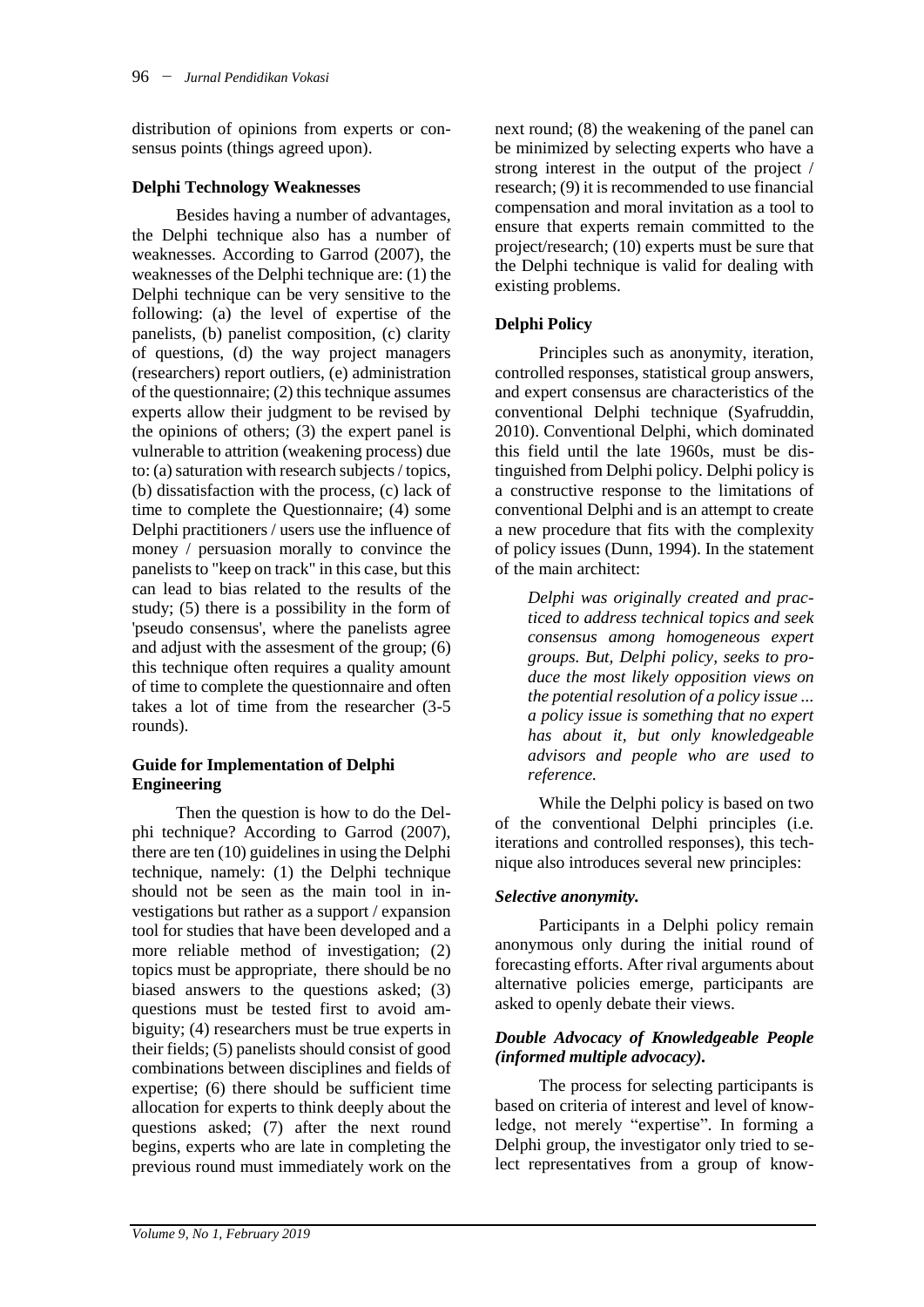ledgeable advocates who might be present in certain situations.

## *A Statistically Polarized Response*

In summarizing the opinions or opinions of experts, it are used the ways that emphasize disagreement and conflict. While conventional measures can also be used (median, range, standard deviation), the policy Delphi adds to it with various measures of polarization between individuals and groups.

## *Structured Conflict*

Starting from the assumption that conflict is something that is natural in policy issues, various efforts have been made to use disagreements and conflicts to creatively explore their alternatives and consequences. In addition, efforts are made to express and explicitly assumptions and arguments that underline conflicting opinions. However, the results of a Delphi policy are not completely open, so that consensus and continuing conflict can be something that appears in the process itself.

# *Computer Conferencing*

If possible, computer consultation is used to design a continuous anonymous process between individuals who are physically separate. Computer conferences remove the need for several separate Delphi rounds.

# **Steps of Application of Delphi Policy**

A Delphi policy can be done in various ways, depending on the context and ability of people who use this technique. Because Delphi policy is a study, it involves a large number of technical problems, including sampling, questionnaire design, reliability and validity, and analysis and interpretation of data. Although these problems are beyond the scope of this chapter, it is important to obtain a thorough understanding of the process of implementing a Delphi policy. According to Dunn (1994), a Delphi policy can be described as a series of interrelated stages.

# *Step 1: Issue specifications.*

In this case, the analyst must determine what issues advocates must comment on. For example, if the area of concern is a policy of abuse of medicine, one of the issues is "Per-

sonal use of marijuana must or should not be permitted". One of the main problems of this stage is deciding what issues should be gathered from the participants, and what the analyst must produce. If the analyst is familiar with the area of concern, it is possible to list issues before the first Delphi round is held. These issues can be included in the first questionnaire, although respondents must be free to add or reduce issues.

# *Step 2: Select advocates.*

Here key actors in an issue are selected. However, to isolate a group of advocates who represent opposing views, it is necessary to use sampling procedures in a frank manner. One way to do this is to apply the "snowball" sampling method. Here the analyst begins to identify an advocate, usually a person who is known to be influential in the issue area and asks him to give the names of two other people who agree and disagree with his views. The two people were also asked to do the same, which eventually got two or more people who were very agreeable and very disagreeable, and so on (hence the term "snowball"). Advocates should be as different as possible, not only in their position, but also in their relative influence, formal authority, and group affiliation. The size of the sample can range from 10 to 30 people, although this depends on the nature of the issue itself. The more complex the issue is, and the more heterogeneous the participant is, the greater the sample needed to represent the range of advocates.

# *Step 3: Make a questionnaire.*

Because a Delphi policy takes place in several rounds, the analyst must decide which items will be submitted in the questionnaire to be used in the first round and later rounds. However, the second round questionnaire can only be made after the results of the first round are analyzed; the third round questionnaire must wait for the results of the second round, and so on. Therefore only the first round of questionnaires can be made in full. Although the first round questionnaire may be less structured (with many open questions), this questionnaire can also be relatively structured as long as the analyst has a good idea of the main issue. The first round of questionnaires can include several types of questions: (1) forecasting questions that ask respondents to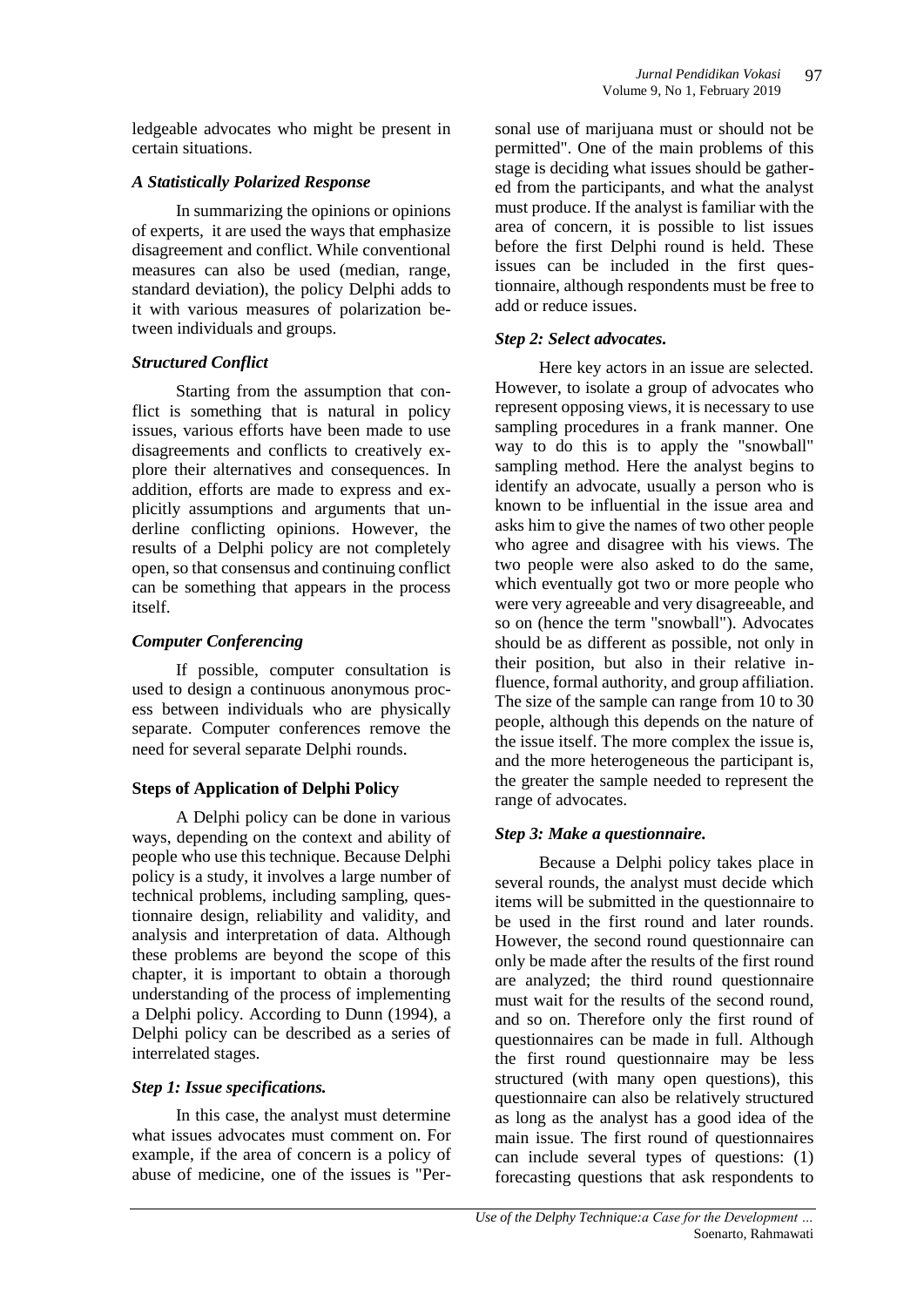give subjective estimates of the probability of occurrence of an event, (2) questions about issues that ask respondents to sort issues on the importance of the issue, (3) questions about the purpose of asking assessment of the desirability and / or feasibility of the effort to pursue a goal, and (4) questions about choices that require respondents to identify alternative actions that might help achieve goals and objectives.

Several types of scales are available to measure the responses of each item. One pro-

cedure is to use a different scale with different types of items. For example, a certainty scale can be used primarily for forecasting items; interest points for issue items; a scale of desire and feasibility for the purpose of the item; and a combination of these scales for selected items. The best way to show what is involved is to describe the way the items and scales are used in a Delphi policy questionnaire. This has been done in Table 1.

| <b>ITEM TYPE</b> | <b>ITEM</b>                                                                                                                                                                                                                                                       |                                                                        |                                                          | <b>SCALE</b>                                       |                                                                |                                                                          |
|------------------|-------------------------------------------------------------------------------------------------------------------------------------------------------------------------------------------------------------------------------------------------------------------|------------------------------------------------------------------------|----------------------------------------------------------|----------------------------------------------------|----------------------------------------------------------------|--------------------------------------------------------------------------|
| Forecasting      | According to a recent projection by<br>researchers at The National Institute<br>of Mental Health, the number of<br>marijuana users per 1000 people in<br>most societies will be doubled<br>between 1980 and 1990. How far<br>are you sure that this projection is | Very<br>Reliable<br>1<br>$\left[ \begin{array}{c} \end{array} \right]$ | Reliable Risky<br>2<br>$[\ ]$                            | 3<br>$[\ ]$                                        | <b>Not</b><br>Reliable<br>$\overline{4}$<br>[]                 | No idea<br>0<br>$\lceil$ 1                                               |
|                  | reliable?                                                                                                                                                                                                                                                         |                                                                        |                                                          |                                                    |                                                                |                                                                          |
| Issue            | Personal marijuana use must / does<br>not need to be legalized {Circle<br>one}. How important is this issue to<br>others?                                                                                                                                         | Very<br>Reliable<br>1<br>$\begin{bmatrix} \end{bmatrix}$               | Reliable Risky<br>2<br>$\begin{bmatrix} 1 \end{bmatrix}$ | 3<br>$\begin{bmatrix} \end{bmatrix}$               | <b>Not</b><br>Reliable<br>4<br>$\begin{bmatrix} \end{bmatrix}$ | No idea<br>$\mathbf{0}$<br>$\left[ \begin{array}{c} \end{array} \right]$ |
| Objectives       | One of the objectives of national<br>policy is to increase public<br>awareness of the differences<br>between drug use (which is<br>responsible) and drug use (which<br>are not responsible). How far is this<br>goal expected?                                    | Very<br>Reliable<br>1<br>$\left[ \begin{array}{c} \end{array} \right]$ | Reliable Risky<br>2<br>$\begin{bmatrix} \end{bmatrix}$   | 3<br>$\left[ \begin{array}{c} \end{array} \right]$ | <b>Not</b><br>Reliable<br>4<br>[ ]                             | No idea<br>$\Omega$<br>Γl                                                |
| Selection        | Some suggest that drug abuse<br>education programs can reduce<br>potential users in the general public.<br>To what extent is this policy choice<br>feasible?                                                                                                      | Very<br>Reliable<br>1<br>$\left[ \begin{array}{c} \end{array} \right]$ | Reliable Risky<br>2                                      | 3<br>Ιl                                            | <b>Not</b><br>Reliable<br>4<br>$\Box$                          | No idea<br>$\boldsymbol{0}$<br>$\perp$                                   |

Table 1. Types of Items and Scales Used in the Delphi Questionnaire Policy

Note: For more information, see Irene Ann Jillson, "The National Drug Abuse Delphi Policy: Progress Report and Findings to Date", in The Delphi Method: Techniques and Applications, ed. Harold A. Linstone and Murray Turrof (New York: Addison-Wesley, 1975), p. 124-59.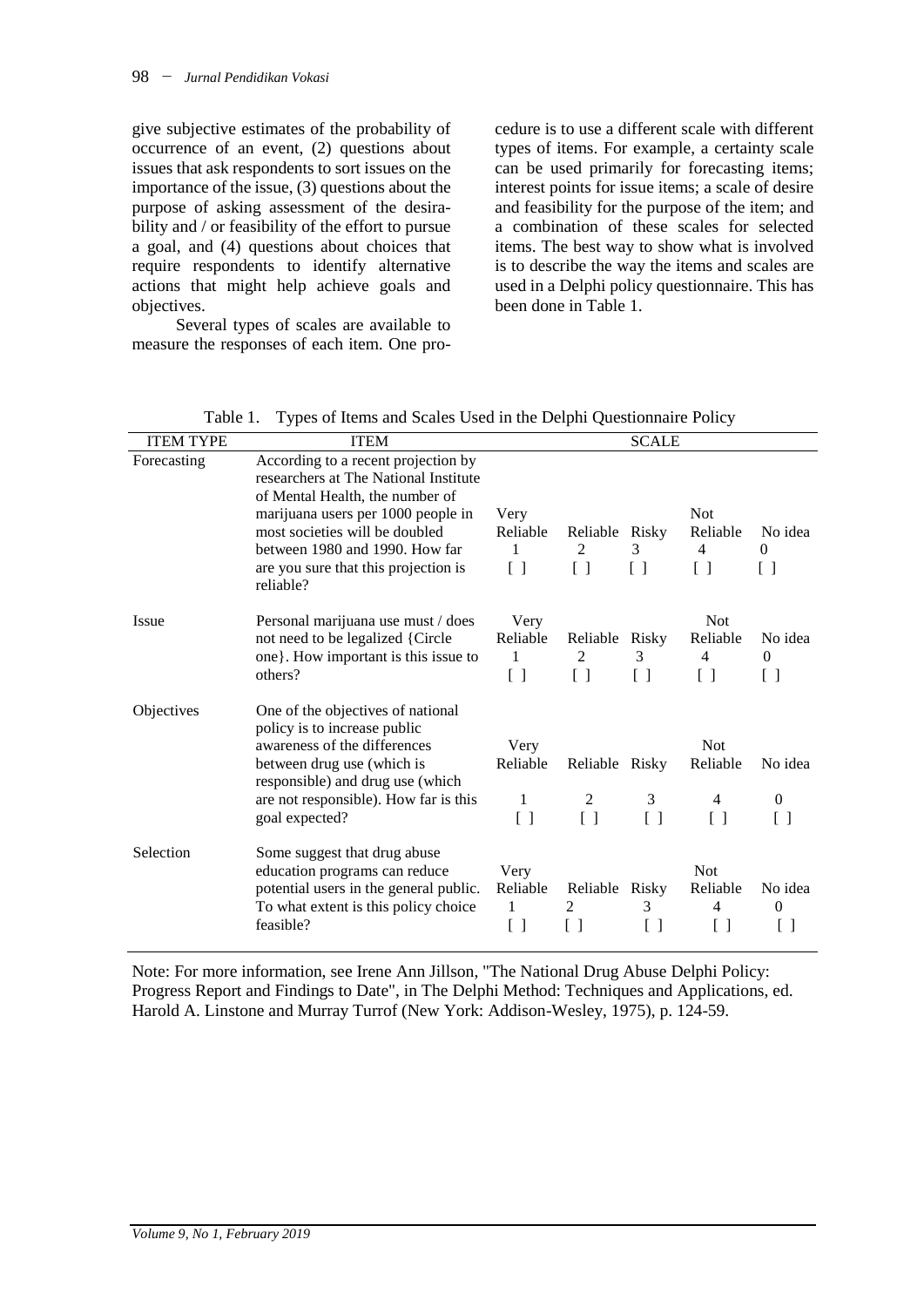| Advocate | OBJECTIVE 2      |                     | OBJECTIVE 2        |                  |  |
|----------|------------------|---------------------|--------------------|------------------|--|
|          |                  | (REDUCING SUPPLIES) | (PUBLIC AWARENESS) |                  |  |
|          | <b>Purposes</b>  | Feasibility         | Purposes           | Feasibility      |  |
|          |                  |                     |                    |                  |  |
|          |                  |                     |                    |                  |  |
|          |                  |                     |                    |                  |  |
| 4        |                  |                     |                    |                  |  |
|          |                  |                     |                    |                  |  |
| 6        |                  |                     |                    |                  |  |
|          |                  |                     |                    |                  |  |
| 8        |                  |                     |                    |                  |  |
| 9        |                  |                     |                    |                  |  |
| 10       |                  |                     |                    |                  |  |
|          | $\Sigma = 25,0$  | $\Sigma = 28,0$     | $\Sigma = 15,0$    | $\Sigma = 15,0$  |  |
|          | $Md = 2,5$       | $Md = 3.0$          | $Md = 1,5$         | $Md = 1,5$       |  |
|          | $Mn = 2,5$       | $Mn = 2,8$          | $Mn = 1.5$         | $Mn = 1,5$       |  |
|          | distance = $3,0$ | $distance = 3.0$    | $distance = 1.0$   | $distance = 1.0$ |  |

Table 2. Hypothetical Responses to Delphi Policy of the First Round: Desirability and Feasibility of the Purpose of Drug Control

Note: Median (Md) on a set of scores is the value of the score in the center when the scores are arranged on the basis of magnitude. If the score is even (as above), the median is the score in the middle between the two middle scores. Median is usually used to replace mean (Mn) when we do not know whether intervals between sizes (for example, intervals between 1 and 2 and 3 and 4) are the same distance.

Note that the scale in Table 1 does not allow for a neutral answer, although the answer "No Opinion" is possible for each item. This limitation of neural responses is designed to deal with conflict and disagreement, an important goal of Delphi policy. An important part of making questionnaires is to do pretest among a sample of advice and determine the reliability of the response.

## *Step 4: Analysis of first-round results*

When the questionnaire is returned to the analyst after the first round, the analyst tries to determine the initial position of advocates about forecasting issues, objectives, and choices specifically, some items that are believed to be desirable or important are also believed to be inappropriate, and vice versa. Because there will be differing opinions among the aforementioned advocate, it is important to use a measure that summarizes so that it does not only reveal the main tendency in a number of responses but also expresses the extent of differences or polarization. Measures that summarize this are used not only to eliminate unimportant, unwanted, inappropriate and/or uncertain questions but also to function in the second round of questionnaires as a means to synchronize to participants the results of the first round.

The calculation and presentation of summarization measures from the main trends, dispersions, and polarization should be displayed in graphical form, to illustrate, it is assumed that ten advocates in the first round of Delphi policy hypothetics gave different opinions about the need and feasibility of two goals of drug control: to reduce the number of drug sales and to increase public attention to the difference between responsible and irresponsible drug use. Let us imagine that the response to this is shown in Table 2.

Note that some respondents (advocates 2, 8 and 9) believe that the goal of reducing illicit drug sales is not expected but it is possible to do or very feasible, while others (advocates 1, 5, 7 and 10) believe that this goal is very desirable but not very worthy. When we compare these inconsistencies between expectations and feasibility and responses to goal 2 (public attention), we find smaller inconsistencies in this second score. All of this states that the response to goal I, while lower in needs and feasibility, also reflects a kind of important conflict for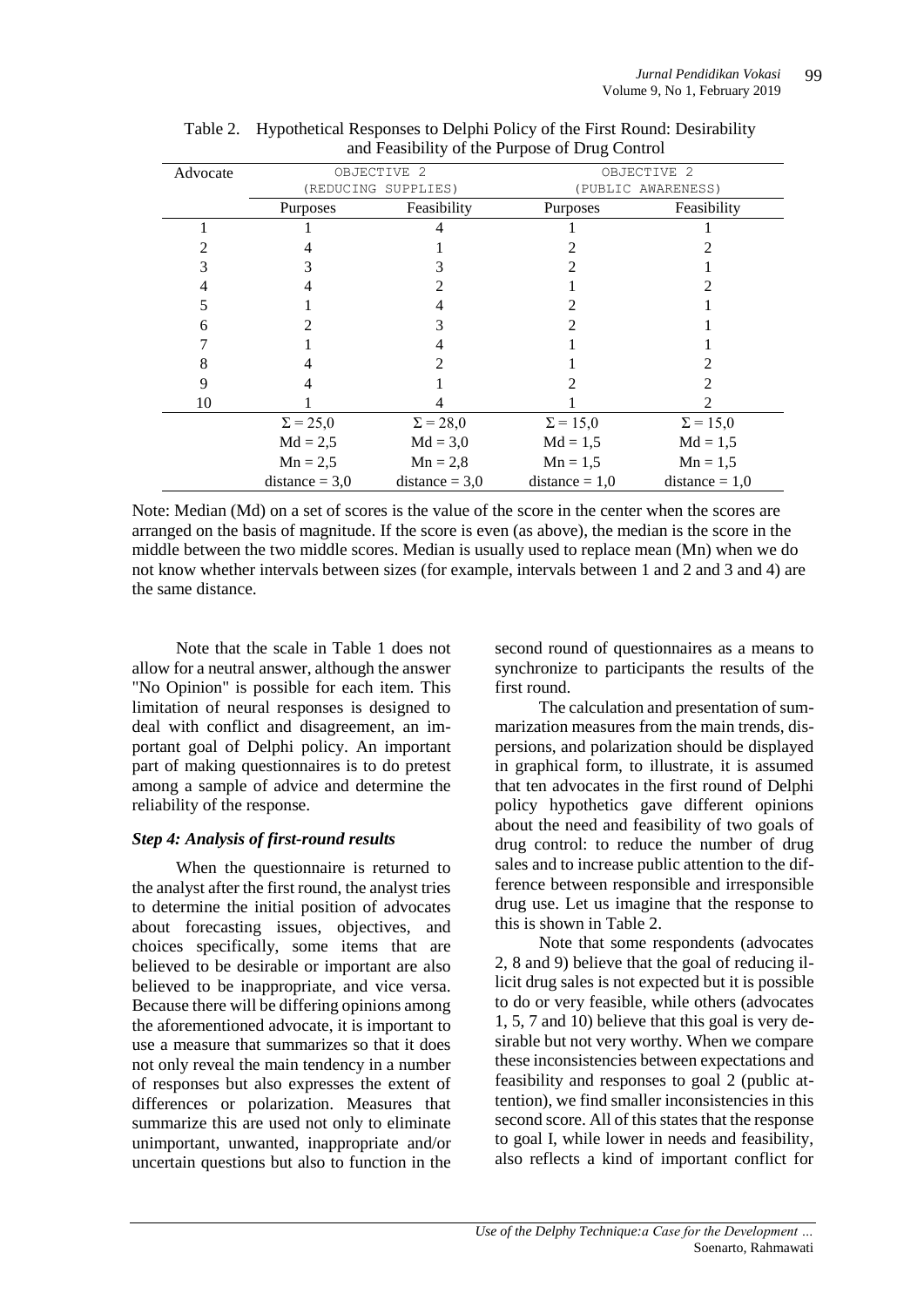which Delphi policies are intended to overcome them. In this case, the analyst is not willing to delete this item. Instead, they will report this conflict as part of the second round of questionnaires, asking respondents to provide reasons, assumptions or arguments that make them have such a different position. Another way to deal with this disagreement is to compile and report a measure of average polarization, which can be defined as the absolute difference between scores for all combinations of respondents who answer a question.

## *Step 5: Development of subsequent questionnaires*

The questionnaire must be remade for the second, third, fourth, or fifth round (most Delphi policies do three to five times). As mentioned earlier, the results of the previous rounds are used as the basis for the next questionnaire. One of the most important aspects of the Delphi policy takes place in the following rounds because advocates have the opportunity to know the results after a round is completed and explicitly submit reasons, assumptions, and arguments for their opinions. Note that the later rounds not only contain information about the main trends, dispersion and polarization; they also include a summary of the arguments offered for the most conflicting opinions. In this way, the Delphi policy provides a logical debate and maximizes the probability of loss of opinion and opinion on the basis of feelings. Before the last round of questionnaires was completed, all advocates had the opportunity to state their initial position regarding forecasting, issues, objectives, and choices; to test and evaluate the reason why their position is different from the other positions, and to reevaluate and change their position.

## *Step 6: Organize group meetings*

One of the last tasks is to bring advocates together to face-to-face to discuss the reasons, assumptions, and arguments that relate their positions. This face-to-face meeting, because it takes place after all advocates give birth to a contemplation of their own position and the position of others & can create an atmosphere that is full of confidence that cannot be realized in a committee. Face-to-face discussions also create conditions in which advocates can debate their position intensively and receive feedback directly and immediately.

## *Step 7: Preparation of final report*

There is no guarantee that respondents will reach consensus, but it is reasonable to hope that creative ideas about issues, goals, choices and their consequences are the most important results of a Delphi policy. Thus, the final report must include a review of the various issues and choices that arise, and explain in what way all the conflict positions & underlying arguments. This report can then be submitted to policymakers, who use the results of the Delphi policy as one of the information sources in reaching a decision.

# **EXAMPLES OF DELPHI TECHNICAL**

## **Case Example 1**

The case example is the selection of small and medium-sized industries for SMEs to be developed to support Ecotourism in the West Lombok District of NTB Province, the type of agro-industry that has bright prospects to develop. In this case, there are four decision makers (PK) consisting of managers of business development, marketing managers, Tourism Experts, Ministry of Industry in NTB. and experts in the development of Small and Medium Business Schools. From the brainstorming process were obtained 16 alternatives and 3 criteria. Sixteenth alternative results of the brainstorming process, namely: (1) industrial dairy products; (2) cane sugar industry; (3) fish processing industry; (4) fruit processing industry; (5) oil palm industry; (6) animal livestock industry; (7) industrial tourism: entertainment, recreation, educational tourism, transportation tourism; (8) hospitality industry: type; (9) culinary Industry, restaurant; (10) industrial shoes, sandals, (male, female); (11) industrial clothing: clothes, gloves, jackets, pants; (12) clothing industry; (13) jewelry industry: necklaces, bracelets, rings, bross; (14) souvenir industry; (15) weaving industry; (16) batik industry.

Then each decision maker assesses the sixteen comprehensively with the method of valuation on a scale of 1 to 6. The preference values given by each decision maker towards alternatives can be seen in Table 3 and Table 4.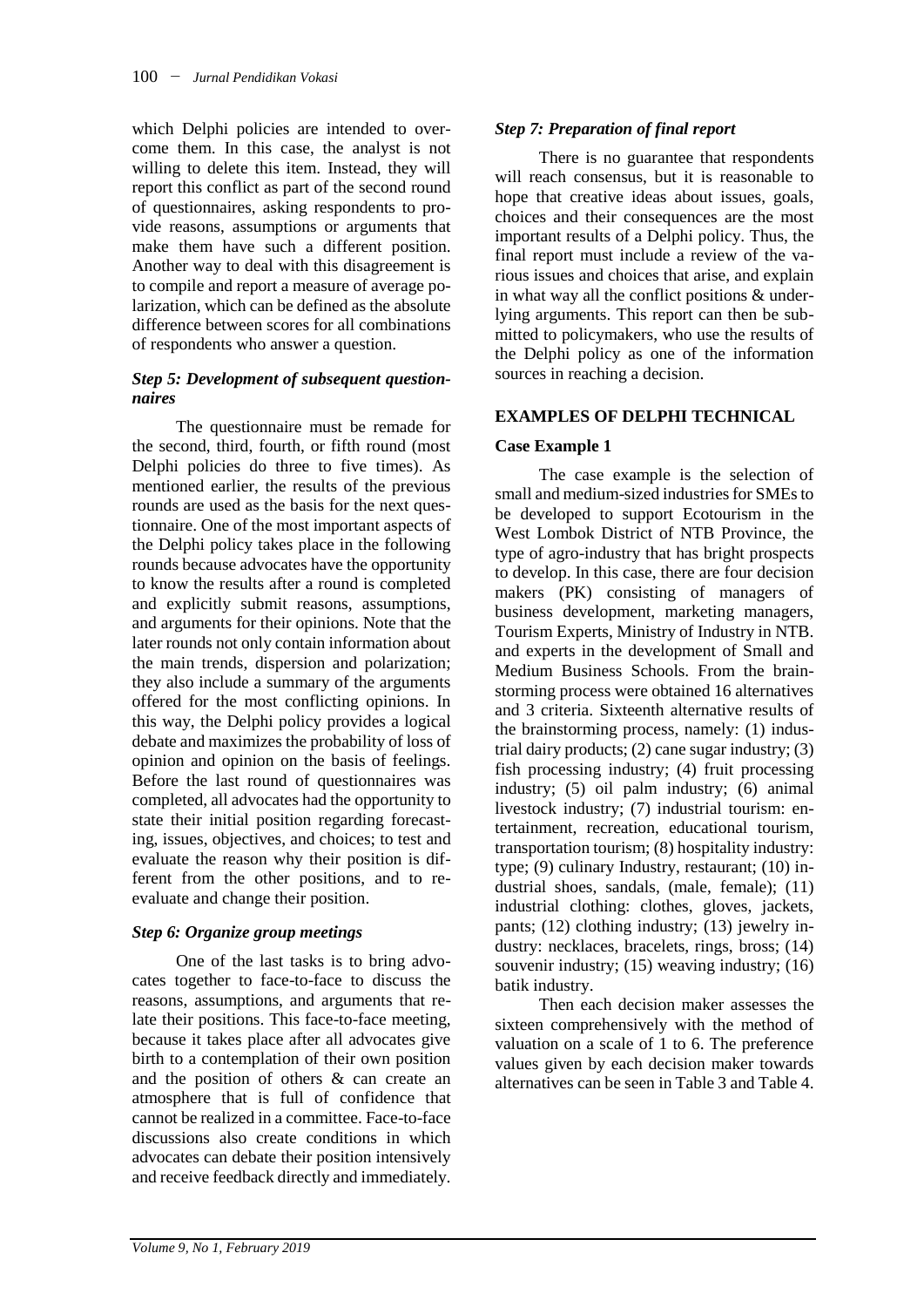| Decision makers (FK) |                        |                 |                 |     |         |
|----------------------|------------------------|-----------------|-----------------|-----|---------|
|                      | Evaluation Round $= 1$ |                 |                 |     |         |
| Alternative          | PK <sub>1</sub>        | PK <sub>2</sub> | PK <sub>3</sub> | PK4 | Average |
| 1                    | 6                      | 5               | 4               | 6   | 5,25    |
| $\overline{c}$       | 3                      | 4               | 5               | 2   | 3,50    |
| 3                    | 6                      | 5               | 3               | 6   | 5,00    |
| $\overline{4}$       | 4                      | 4               | 4               | 3   | 3,75    |
| 5                    | 6                      | 5               | 5               | 5   | 5,25    |
| 6                    | 3                      | 2               | 3               | 4   | 3,00    |
| 7                    | 1                      | 3               | $\overline{2}$  | 3   | 2,25    |
| 8                    | 3                      | 3               | $\overline{2}$  | 3   | 2,75    |
| 9                    | 3                      | $\overline{4}$  | $\overline{2}$  | 4   | 3,25    |
| 10                   | 5                      | 4               | 2               | 4   | 3,75    |
| 11                   | 1                      | 3               | 3               | 2   | 2,25    |
| 12                   | 2                      | 4               | 5               | 3   | 3,50    |
| 13                   | 4                      | 5               | 3               | 2   | 3,50    |
| 14                   | 2                      | $\overline{c}$  | 3               | 4   | 2,75    |
| 15                   | 5                      | $\overline{2}$  | $\mathbf{1}$    | 3   | 2,75    |
| 16                   | 6                      | 5               | 6               | 4   | 5,25    |

Table 3. Assessments Recapitulation by Decision Makers *(PK)* 

| Alternative      | Average        |
|------------------|----------------|
| $\mathbf{1}$     | 5              |
| $\boldsymbol{2}$ | 3              |
| 3                | 6              |
| $\overline{4}$   | $\overline{2}$ |
| 5                | 5              |
| 6                | $\overline{4}$ |
| $\overline{7}$   | $\mathbf{1}$   |
| 8                | 3              |
| 9                | 3              |
| 10               | 3              |
| 11               | 3              |
| 12               | 3              |
| 13               | 3              |
| 14               | $\overline{c}$ |
| 15               | $\mathbf{1}$   |
| 16               | 5              |

From the final results, the alternatives to be followed up are alternatives that have a high average value (5), namely alternatives 1, 3, 5 and 16 which are respectively: (1) dairy products industry; (2) fish processing industry; (3) oil palm industry; (4) timber industry

## **Case Example 2**

In relation to the study of vocational career center (VCC) models, the Delphi technique is used to seek agreement or consensus from industry HRD managers, production managers, industrial networking organizations, labor development HR experts, and competency testing organizations. Focus group discussions (FGD) involved in supporting research (Priyanto, 2010) are as follows: (1) the industrial group consists of 13 machining industries in thr regions of Surabaya, Malang, Sidoarjo, Gresik, Madiun, and Bandung; (2) job market institutions are from the East Java Industrial Network Forum; (3) quality assurance institution from Global Mandiri competency test at PT. PAL Surabaya; (4) educational institutions from the UPT Vocational Education Training and Development (PPPK) East Java Provincial Education Office.

The results taken from the agreement or consensus focus group discussion are to examine and decide on various matters related to research problems, namely: (1) make changes and improvements to the curriculum in VCC learning on curricula that have been tested in a limited manner. The results of the consensus are attached; (2) conducting preparation and refinement of competency evaluation instruments at the end of the work internship with VCC learning. The results of the consensus are attached.

In more detail, the results of the consensus of the VCC learning model can be seen in Table 5, 6, & 7.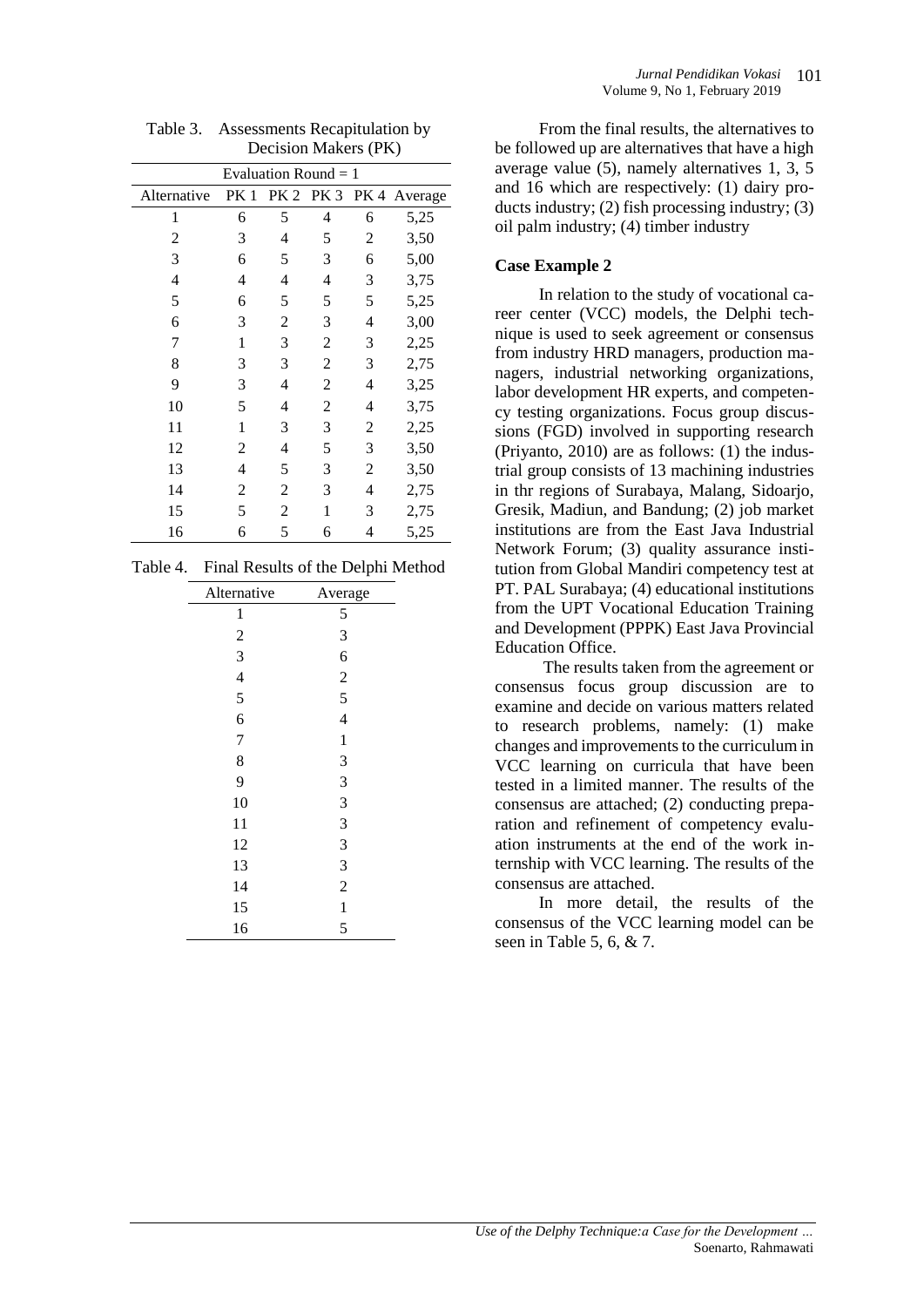| No | Institusion                                 | position           | PIC                      |
|----|---------------------------------------------|--------------------|--------------------------|
| 1  | PT. INKA Madiun                             | <b>Manager HRD</b> | Ibu Wiwi                 |
|    | (Industri Kereta Api)                       |                    |                          |
| 2  | PT. Tjokro Kemayoran, Surabaya              | Manager HRD        | Ibu Nur                  |
|    | (Industri Permesinan)                       |                    |                          |
| 3  | PT. Bersaudara Heavy Duty, Surabaya         | Manager Produksi   | Bapak Eka                |
|    | (Industri Permesinan)                       |                    |                          |
| 4  | PT. Dempo Laser Indo, Surabaya              | Manager HRD        | Bapak Dwi Supriyanto     |
|    | (Industri Permesinan/Laser Cutting          |                    |                          |
| 5  | PT. Berkah Alloy, Sidoarjo                  | Manager Produksi   | <b>Bapak Yanto</b>       |
|    | (Industri Pengecoran)                       |                    |                          |
| 6  | PT. Puspetindo, Gresik                      | Vice President     | Bapak Busmin Napitupulu  |
|    | (Industri Permesinan)                       |                    |                          |
| 7  | PT. Teknik Indo, Malang                     | Manager Produksi   | <b>Bapak Yosep</b>       |
|    | (Industri Permesinan)                       |                    |                          |
| 8  | PT. Adi Lestari CNC Teknik, Bandung         | Direktur Produksi  | <b>Bapak Sugihartono</b> |
|    | (Industri Permesinan/Plat)                  |                    |                          |
| 9  | PT. Artawena, Malang                        | Manager HRD        | Bapak Musyafak           |
|    | (Industri Permesinan/Plat                   |                    |                          |
| 10 | PT. PAL Indonesia, Surabaya                 | Wakil Direktur TUK | <b>Bapak Siswanto</b>    |
|    | (Industri Kapal)                            |                    |                          |
| 11 | PT. CORIN, Sidoarjo                         | Manager Produksi   | Bapak Nani               |
|    | (Industri Permesinan)                       |                    |                          |
| 12 | PT. SUN PACK, Sidoarjo                      | Manager Produksi   | Bapak Imam               |
|    | (Industri Permesinan)                       |                    |                          |
| 13 | Forum Jejaring Industri Propinsi Jawa Timur | Ketua Forum        | Bapak Iksir              |
|    | (Tempat Diklat Tenaga Kerja Industri)       |                    |                          |

|  |  |  |  | Table 5. Participants in the FGD OF VCC Learning Model |
|--|--|--|--|--------------------------------------------------------|
|--|--|--|--|--------------------------------------------------------|

## Table 6. Changes and Improvements to the Curriculum on the Implementation of the VCC Learning Model of the OJT Place Industry

| No.            | <b>Recommended Changes</b>                                                                                                                                  | Realization of Implementation in                                                                                                                                             | Recommending Industry                          |
|----------------|-------------------------------------------------------------------------------------------------------------------------------------------------------------|------------------------------------------------------------------------------------------------------------------------------------------------------------------------------|------------------------------------------------|
|                |                                                                                                                                                             | Learning                                                                                                                                                                     |                                                |
| $\mathbf{1}$   | - Effective 4 months training time<br>- The need for guidance material for mental,                                                                          | The planned training for 2 months is<br>still carried out 4 months. Bintal                                                                                                   | PT. Puspetindo, Gresik                         |
|                | physical and disciplinary so that students<br>are able to work in the industry                                                                              | learning is a combination of civilian<br>and military.                                                                                                                       |                                                |
| 2              | - Need graduates who have a work ethic and<br>time discipline                                                                                               | Changes from conventional<br>attendance devices (initial attendance) Heavy Duty, Surabaya<br>to the use of CHECK CLOCK<br>attendance devices and apply<br>compensation times | PT. Bengkel Bersaudara                         |
| 3              | - The need for electrical material<br>- Effective 4 months training time                                                                                    | Addition to learning material of basic PT. Tjokro Kemayoran,<br>electricity                                                                                                  | Surabaya                                       |
| $\overline{4}$ | - Effective 4 months training time<br>- 3 months work internship<br>- If training is only 2 months, training<br>participants lack skills and work attitudes | Changes in allocations of training and PT. Teknik Indo, Malang<br>industry internships                                                                                       |                                                |
| 5              | - Minimum height of training participant is as<br>high as machine (min. 160 cm)                                                                             | Determination of a prerequisite for<br>prospective trainees                                                                                                                  | PT. Dempo Laser Indo,<br>Surabaya              |
| 6              | - Ability to Sketch image<br>- The time of training and apprenticeship is in<br>accordance with the competencies requested<br>by the industry               | Addition of basic drawing learning<br>material, then CAM Master                                                                                                              | PT. Berkah Alloy,<br>Sidoarjo                  |
| $\tau$         | - The need for mental and physical readiness<br>in working optimally                                                                                        | <b>Improved Bintal learning</b>                                                                                                                                              | PT. Adi Lestari CNC<br>Teknik, Cimahi, Bandung |
| 8              | - Ability to read pictures and use the right<br>measuring instruments.                                                                                      | Strengthening learning material of<br><b>Industrial Metrology</b>                                                                                                            | PT. Artawena, Malang                           |
| 9              | - The need for adequate production technical<br>capabilities                                                                                                | Strengthening learning for project<br>work models                                                                                                                            | PT. CORIN, Sidoarjo                            |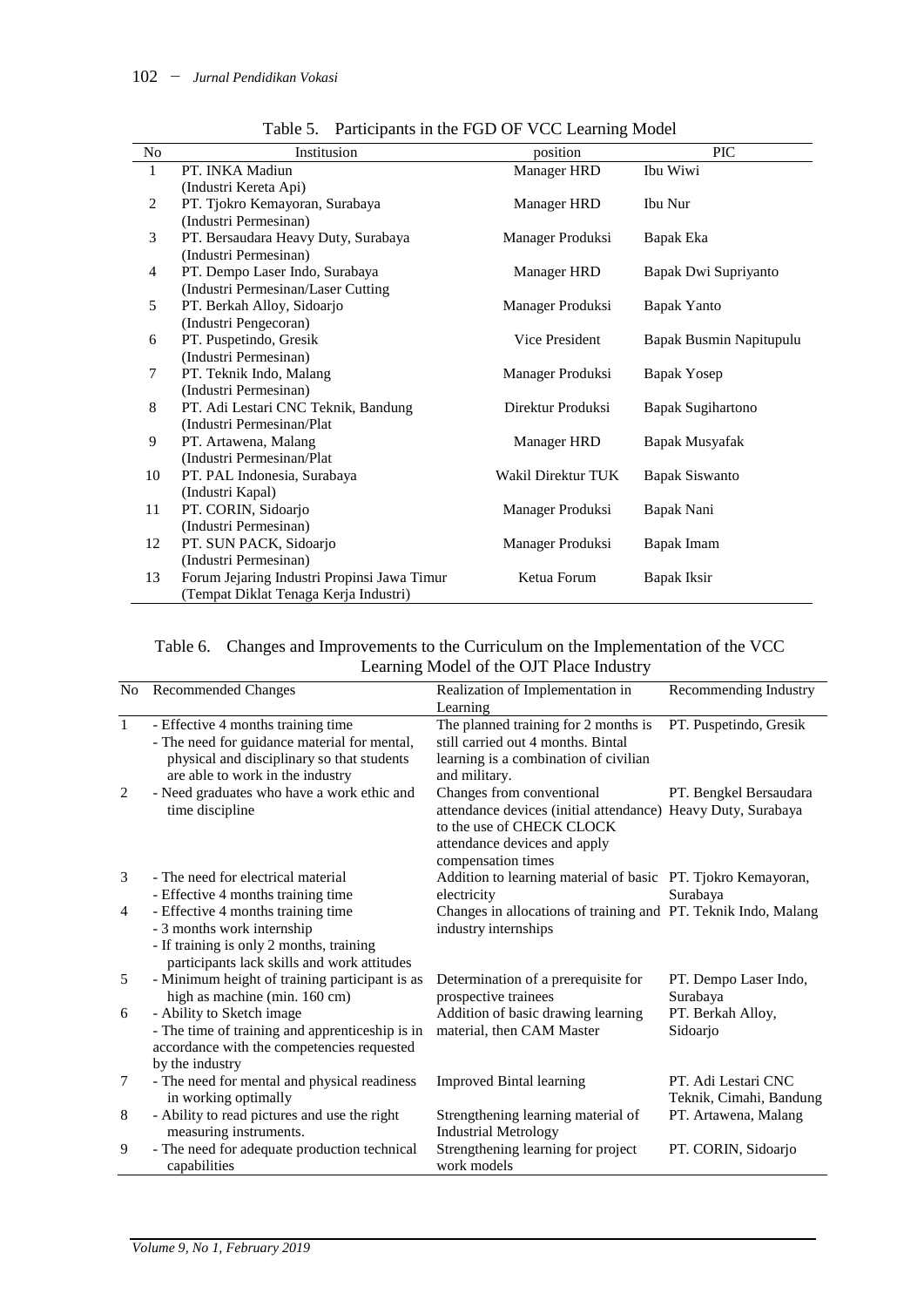| Table 7. Agreed Material in Training and |
|------------------------------------------|
| internship in the VCC Learning           |
| Model Based on the Results of            |
| <b>ExpertJudgement Consensus</b>         |

No training and internshipmaterials

- 1 Physical and Mental Development Material
- 2 Physical Education Material
- 3 Mathematics Learning Material
- 4 English Language Learning Material
- 5 Work Bench Learning Material
- 6 Lathe Machine Learning Material
- 7 Milling Machine Learning Material
- 8 Engineering Drawing Learning Material
- 9 Metal Working Engineering Learning Materials
- 10 Measurement Learning Material
- 11 Electricity Learning Material
- 12 CNC Machining Learning Material

#### **CONCLUSION**

The Delphi evaluation technique is one of the tools of evaluation techniques used in evaluation techniques with theoretical decision approaches. While theoretical decision theory is an approach that uses descriptive methods to produce accountable and valid information about policy outcomes that are explicitly assessed by various types of policy actors. The main difference between theoretical decisions on the one hand, and quasi-evaluations and formal evaluations on the other, is that theoretical decision evaluation seeks to elicit and make explicit the goals and targets of policy actors whether hidden or stated. This means that the goals and targets of policymakers and administrators are one source of value because all parties who have a stake in formulating and implementing policies are involved in formulating objectives and targets where the performance will be measured.

The Delphi theory is very good for solving general problems, where the policy plan is closely related to certain field experts (Ario, 2010) because each expert in a particular field will be able to issue his aspirations that have abilities in terms of which they are involved. In addition, this method does not pay attention to the name of the expert to prevent a large influence of one member towards the other members, and each respondent has sufficient time to consider each part and if necessary see the information needed to fill out the

questionnaire so as to avoid pressure social psychology (Susanto, 2011).

However, the Delphi technique also has a number of drawbacks that must also be considered, namely the time spent in filling out the questionnaire will be quite long, because this method uses the opinions of experts who are different aspects, it is feared will represent opinions that cannot be scientifically maintained and tend to think only from the aspect that is best for him (Putuwindra, 2012).

#### **ACKNOWLEDGMENTS**

The author would like to thank for DIKTI skim stranas konsorsium.

#### **REFERENCES**

- Ario, D. (2010). Metode Delphi. Retrieved March 8, 2016, from http://dimasarioarumbinang.blogspot.co m/2010/06/metode-delphi.html
- Dunn, W. N. (1994). *Public policy analysis: an introduction* (2nd ed.). New Jersey: Pearson Education, Inc.
- Foley, M. A. (1972). *The Delphi technique: theory and applications*. New Jersey: Prentice Hall, Inc.
- Garrod, B. (2007). *The Delphi technique*. Wales: Institute of Rural Science, University of Wales Aberystwyth.
- Jakaria, Y. (2009). *Uji coba model (validasi)*. Jakarta: Pusat Penelitian Kebijakan dan Inovasi Pendidikan, Badan Litbang, Depdiknas.
- Linstone, H. A., & Turoff, M. (1975). *The Delphi method: techniques and applications*. New York: Adison-Wesley.
- Priyanto, L. D. (2010). *Model pembelajaran vocational career center*. Disertasi. Unpublished. Universitas Negeri Yogyakarta.
- Putuwindra. (2012). Metode Delphi. Retrieved March 8, 2016, from https://izengdoankz.wordpress.com/2012 /03/12/metode-delphi/
- Soenarto. (1988). *Needs assessment dalam pengembangan staf pengajar FPTK*